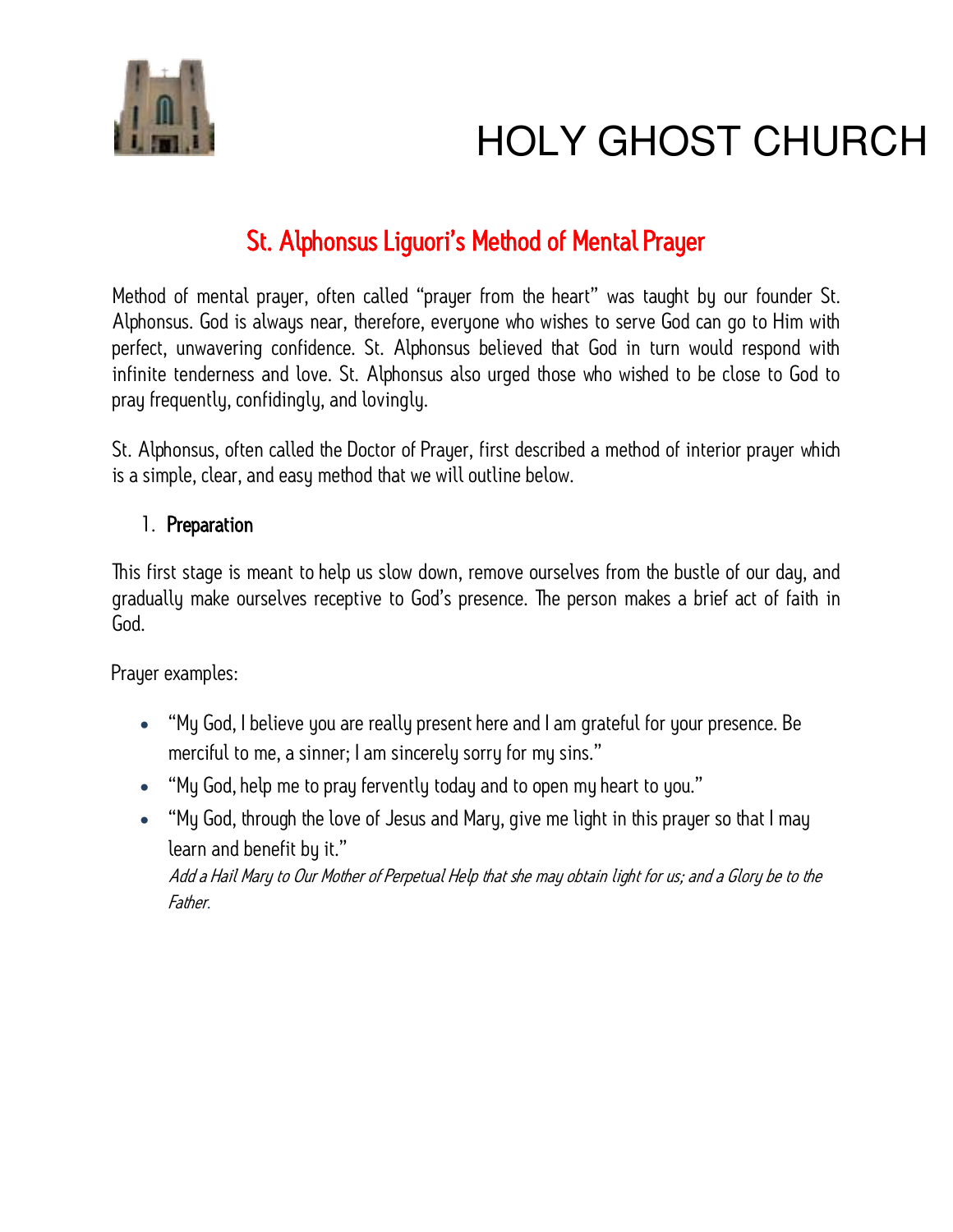

# **HOLY GHOST CHURCH**

#### 2. The Meditation

In this second stage, it is growing closer to God. After you have reflected on some article of faith, and God has spoken to your heart, you must also speak to God, thanking him for whatever light and inspiration you receive, and affirming your decision to carry out a resolution you have made.

There are four parts to this second stage:

- 1. Reflection on a particular article of the faith. : This can include inspirational or gospel readings for a few minutes. Ask yourself: "What have I just read? What lesson does it teach me? How have I acted in regard to this until now? What will I do about it in the future?"
- 2. Raising your heart to God in acts of love, thanksgiving, humility, hope, and contrition..Prayer example: "My God; I love you above all things! I love you with all my heart! I desire to do your will in all things. I rejoice in your infinite joy!" For an act of contrition it is enough to say: "O Infinite Goodness, I repent of having offended you!"
- 3. Prayer of Petition: Ask God to grant you the graces and strength you need each day; to forgive your sins; to help you to become humble; to love God more. Ask God to help you have confidence in His help and goodness; to love your neighbor; to bear suffering and wrongs patiently.
- 4. Resolutions : At the end of this section, make a resolution. It can be for the rest of the day, or for the week, or it can renew a resolution you have made previously. Resolutions should be short and not too general; they should help you in your walk with God. For example: to practice charity in words; to be kind to a particular person; not to act in anger; not to act from selfish motives.